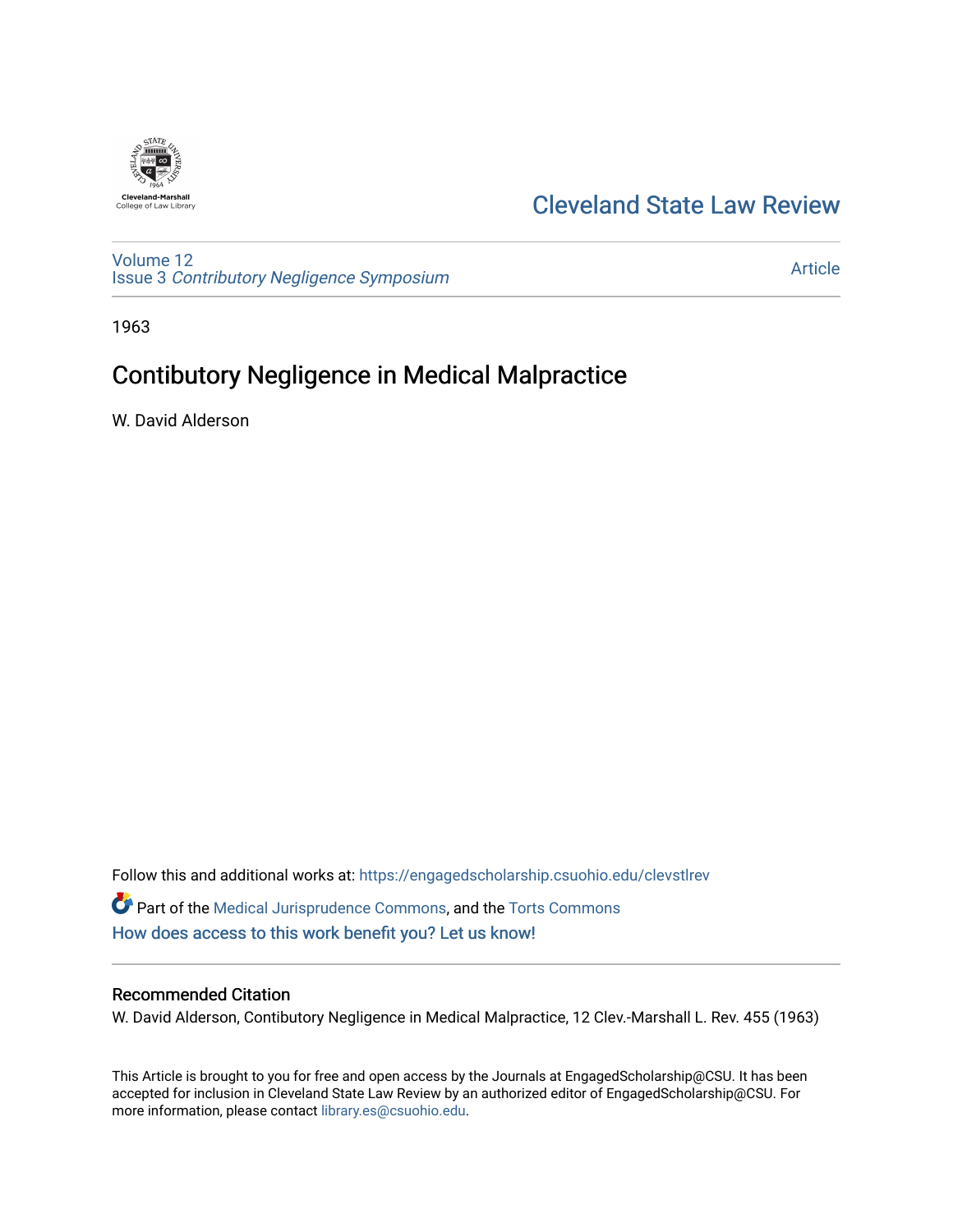## *Contributory Negligence in Medical Malpractice*

## W. *David Alderson\**

**T** HREE CATEGORIES OF CASES have been noted<sup>1</sup> out of the mass of factually individualistic ones concerning medical malpractice and contributory negligence. The first, where a breach of duty owed the patient **by** the physician is lacking, involves an injury produced **by** the patient's own negligence. In the second, the patient's negligence directly contributes to the severity of an injury already present because of the physician's negligence. The plaintiff-patient's damages are not mitigated but rather entirely precluded in light of his acts.<sup>2</sup> Thus a plea of contributory negligence is a complete defense. The third category includes those cases where a time lag exists between the separate negligent acts, each of which produces significant injury. The physician is chargeable only with the consequences of his own negligence, not subsequent acts of his patient.3

Recognizing these generalized differences, it would be beneficial to an understanding of this field of tort law to review the nature of contributory negligence and its application to medical malpractice litgation. Cases will follow to crystallize some of this fundamental law.

Contributory negligence is

• **. .** an act or omission on the part of the plaintiff, constituting a failure to exercise the care which ordinarily prudent persons are accustomed to employ for their own safety which, concurring or co-operating with the negligent acts of the defendant, is a proximate cause of the injury of which the plaintiff complains.<sup>4</sup>

In many cases, it is a complete defense. $5$  As far as the law is con-

<sup>\*</sup> B.S., Univ. of Idaho; M.B.A., Univ. of Wisconsin; Third-year student at Cleveland-Marshall Law School.

**<sup>1</sup>** Annot., **17** L. R. **A.** (n. s.) 1242 **(1909).**

<sup>2</sup> *Id.,* at 1243.

**<sup>3</sup>** *Ibid.*

<sup>4</sup> Champs v. Stone, 74 Ohio **App.** 344, **58 N. E.** 2d 803 (1944).

**<sup>5</sup>** Prosser, Law of Torts 284 **(2d** ed., **1955).** There is a split of authority here. **(1)** Any negligence on the part of the plaintiff which is a con- (Continued on next page)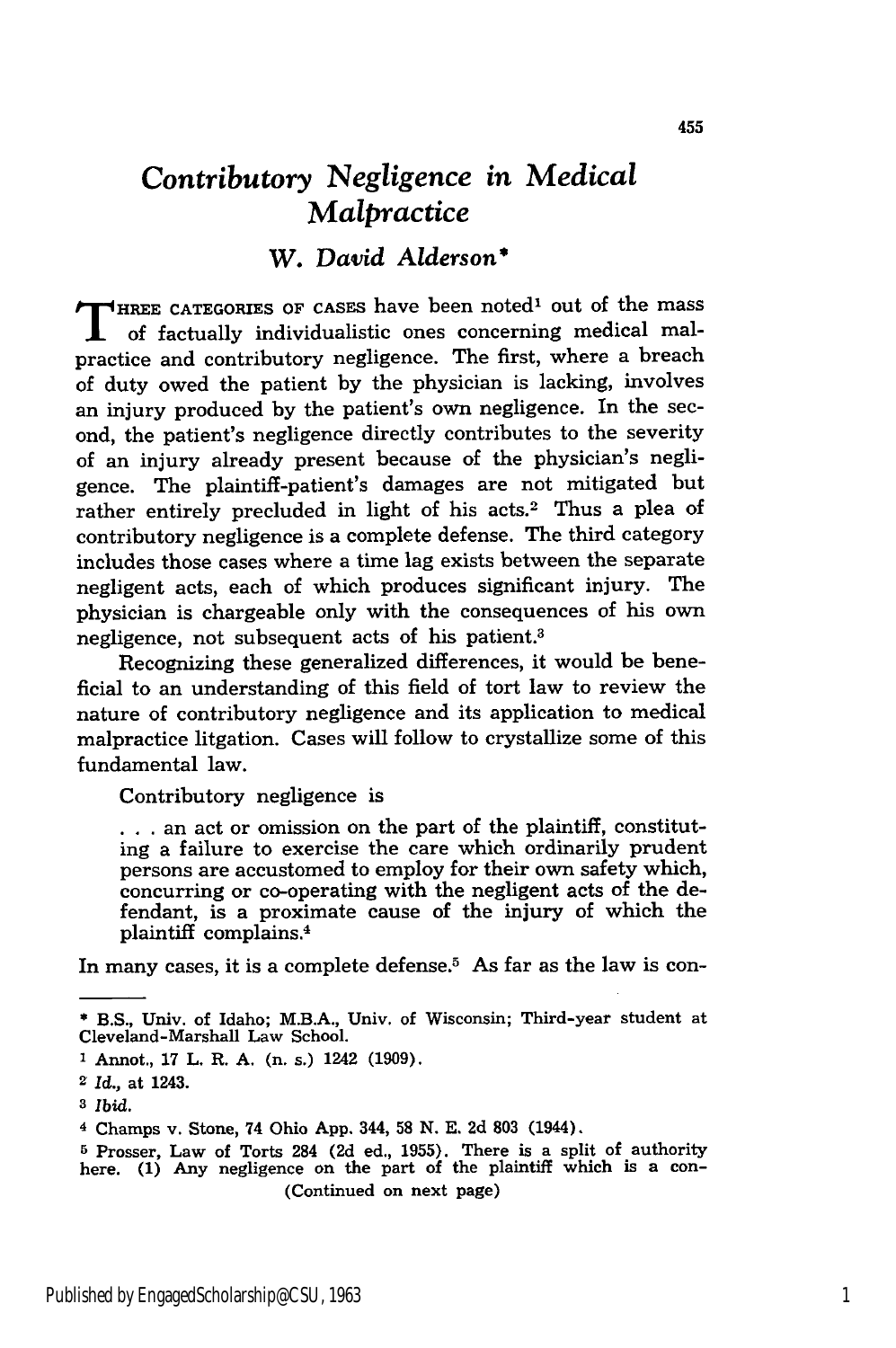cerned the parties should be left in the relative positions in which they were found.

When applied to cases of medical malpractice, the reasonable-prudent standard for acts of commission or omission amounting to contributory negligence is slightly changed.<sup>6</sup>

**. . .** the patient is required to exercise for his own welfare that degree of care and prudence which would be used by an ordinary, careful and prudent patient in the same circumstances.<sup>7</sup>

Care and prudence, actually influenced by the awareness of certain facts, are imprecise concepts when viewed in the unequal relation of patient-physician. The factual circumstances of each new case make precedent usually inapplicable; the formation of definitive law nearly impossible.

This type of litigation is unique in the amount of critical concern which must be focused upon the usually long time period between the initial injury and the subsequent acts of the parties. The physician's ministrations and the day-to-day fluctuations in his patient's condition must be scrutinized. The long period of treatment requires that the doctor's actions be evaluated in view of his overall performance. The patient's negligence, which may be cumulative in causation, must also be evaluated. The patient is often inactive during the time of treatment; contributory negligence cannot be established.8 It could be established, however, by looking for a failure of cooperation or failure to submit to treatment and reliance upon the physician. Procedurally, each distinctly different factual situation must be carefully molded to the law; a law which is, at least, somewhat confused.<sup>9</sup>

**<sup>7</sup>**Carnahan, The Dentist and The Law **55, 61** (1st ed., **1955).**

<sup>(</sup>Continued from preceding page)

tributing cause of the second injury will defeat recovery: Stahl v. Southern Michigan Ry., 211 Mich. 350, 178 N. W. 710 (1920); Koonse v. Standard Steel Works Co., 221 Mo. App. 1231, **300 S.** W. 531 (1927). (2) Recovery from the defendant will be allowed unless the plaintiff's negligence amounts to an intervening cause and proximately contributes to the second injury: S. S. Kresge Co. v. Kenney, **86** F. 2d 651 (D. C. Cir. 1936); Yarbrough v. Polar Ice & Fuel Co., **118** Ind. App. 321, 79 N. E. 2d 422 (1948).

**<sup>6</sup>** Flynn v. Stearns, 52 **N.** J. Super. 115, 145 **A.** 2d 33 (1958); Halverson v. Zimmerman, 60 N. D. 113, 232 N. W. 754 (1930); Wemmett v. Mount, 134 Ore. 305, 292 Pac. 93 (1930).

**<sup>8</sup>** Stetler & Moritz, Doctor and Patient and the Law, **368** (4th ed., 1962; Shartel & Plant, The Law of Medical Practice 153 (1st ed., 1959).

**<sup>9</sup>** Annot., 17 L. *R.* A. (n. s.) 1242 (1909).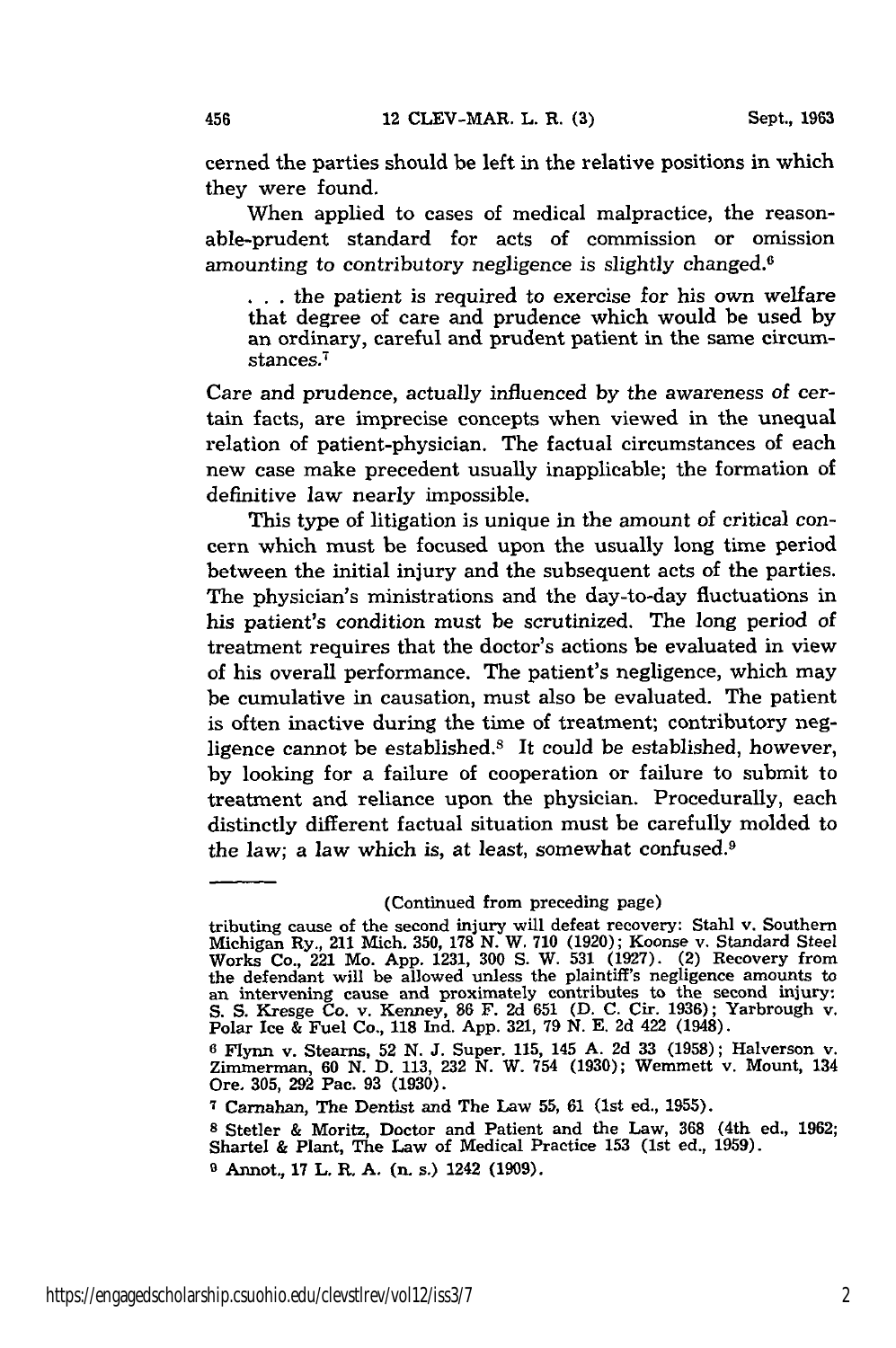#### **Proximate Cause**

The problematical issue of causation is most easily discussed through case illustration. To establish a valid defense, the patient's negligence must be the proximate cause of the injury.<sup>10</sup>

In *Stacy v. Williams*,<sup>11</sup> the patient was treated for a broken leg over a period of eighty-three days. The bones were placed in apposition, splinted, and suspended **by** pulley and weights. In this position the fracture should have healed. However, the patient removed the splint from his leg, allowing it to lie flat upon the bed. Repeated cautioning **by** the physician against such action was ineffective. The patient simply procured others to lower his leg, thereby permitting a desired shift in his body position. It was soon apparent that the leg was not and would not heal. Thereupon, an open reduction operation was performed in which the bones were placed in apposition and secured in place **by** screws and a metal plate. In addition, a plaster cast was used to keep the leg immobile. In spite of this, Williams twisted and turned the cast with his hands, swung the leg from side to side with the aid of his other leg, whittled away the cast with a knife taken from one of his meal trays, and opened and closed the bandages over the incision. Consequently, an infection set in which caused improper knitting of the bones. The doctor resorted to a second cast, one which extended around the patient's body. Undeterred, Williams continued to be uncooperative, causing his subsequent removal to another hospital. At the trial level, the patient was awarded **\$5,500** in damages. In reversing this decision, the Appellate Court stated that a person whose acts amount to moral delinquency is deemed to be in *pari* delicto with the negligent physician and, therefore, will be denied recovery upon the principle of contributory negligence.

In a similar factual situation the patient in *Leonardo* v. *Sloan-12* left the hospital for two days without permission, did not follow a prescribed diet, and removed the dressing from his skin graft. Proximate cause could not be established where the evidence proved that none of his acts had any effect upon his recovery or upon the prior negligence of the physician. Recovery was allowed.

**<sup>10</sup>**Halverson v. Zimmerman, *supra* n. **6;** *Wemmett v. Mount, supra* n. **6;** see generally **70 C. J. S. 973. 11 253 Ky. 353, 69 S.** W. **2d 697** (1934).

**<sup>12 23</sup> D. & C. 2d** 201 **(1959).**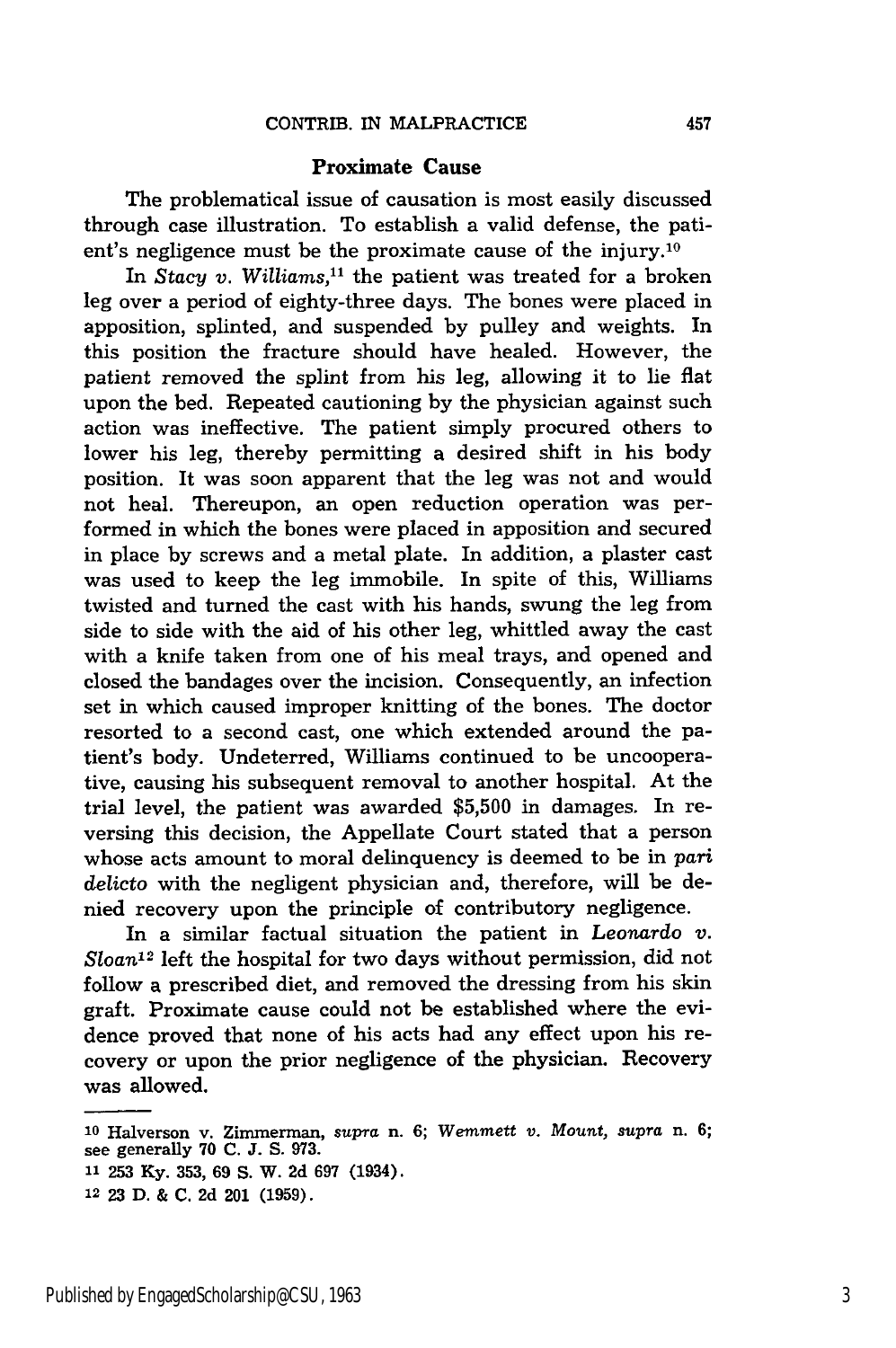An important facet of proximate cause involves the proximity of the patient's acts to those of the physician. The former must occur simultaneously and in cooperation with the latter.<sup>13</sup> They must be the direct, active, producing, and efficient cause. 14 Where the patient's negligence follows, by any significant time, that of the physician, the case is one of subsequent or supervening negligence. This results, in practical effect, in mitigation of the award, not necessarily an elimination of it.<sup>15</sup> For example, where a minor received negligent treatment for a broken arm, her subsequent failure to exercise the arm as directed was an omission which aggravated the previous injury. Her recoverable damages were reduced accordingly.<sup>16</sup>

### Patient's Duty to Follow Instructions

Failure to follow the reasonable instructions prescribed by a physician has been held to be contributory negligence.<sup>17</sup> This is a general rule which imposes a duty upon the patient.<sup>18</sup> In a case<sup>19</sup> on point, the doctor had placed a cast on a child's broken arm in such a manner that the blood flow through the arm was severely constricted. When the arm began to swell, the defendant requested that his patient remain in the hospital. The patient's father refused to comply with the request and as a consequence, the arm became infected and began to deteriorate. The physician's

**<sup>13</sup>**Halverson v. Zimmerman, *supra* n. 6; Leadingham v. Hillman, 224 Ky. 177, 5 S. W. 2d 1044 (1928).

**<sup>14</sup>**Breece v. Ragan, 234 Mo. App. 1093, **138** S. W. 2d 758 (1940); Sanderson v. Holland, **39** Mo. App. 233 (1889); Hibbard v. Thompson, 109 Mass. 286 **(1872).**

**<sup>15</sup>**Flynn v. Stearns, *supra* n. 6; Maertins v. Kaiser Foundation Hospital, 162 Cal. App. 2d 661, 328 P. 2d 494 (1958); Josselyn v. Dearborn, 143 Me. 328<br>62 A. 2d 174 (1948); Leadingham v. Hillman, *supra* n. 13; Schultz v. Tasche<br>166 Wis. 561, 165 N. W. 292 (1917); Sauers v. Smits, 49 Wash. 557, 95 P **(1908);** McCracken v. Smathers, 122 N. **C.** 799, **29 S.** E. 354 (1898); DuBois v. Decker, 130 N. Y. 325, 29 N. E. **313** (1891); Sanderson v. Holland, *supra* n. 15; Wilmot v. Howard, 39 Vt. 447, 94 Am. Dec. **338** (1867).

**<sup>16</sup>**Flynn v. Stearns, *supra* n. 6.

**<sup>17</sup>**Brown v. Dark, 196 Ark. 724, **119 S.** W. 2d 529 (1938).

**<sup>18</sup>**Josselyn v. Dearborn, *supra* n. **15;** Lucas v. Hambrecht, 1 Il. App. 2d 226, 117 N. E. 2d 306 (1954); Donathan v. McConnell, 121 Mont. 230, 193 P. 2d 819 (1948); Chapman v. Loer, 193 Wash. 569, 76 P. 2d 600 (1938); Mc-Donnell v. Monteith, 59 N. D. 750, 231 N. W. 854 (1930); Chubb v. Holmes 111 Conn. 482, 150 A. 516 (1930); McClees v. Cohen, 158 Md. 60, 148 A. 124 (1930); Feltman v. Dunn, 52 S. D. 187, 217 N. W. 198 (1927); Gentile v. DeVirgilis, 290 Pa. 50, 138 A. 540 (1927); Gentile v. Trielan, 42 N. D. 617

**<sup>19</sup>**Brown v. Dark, *supra* n. 17.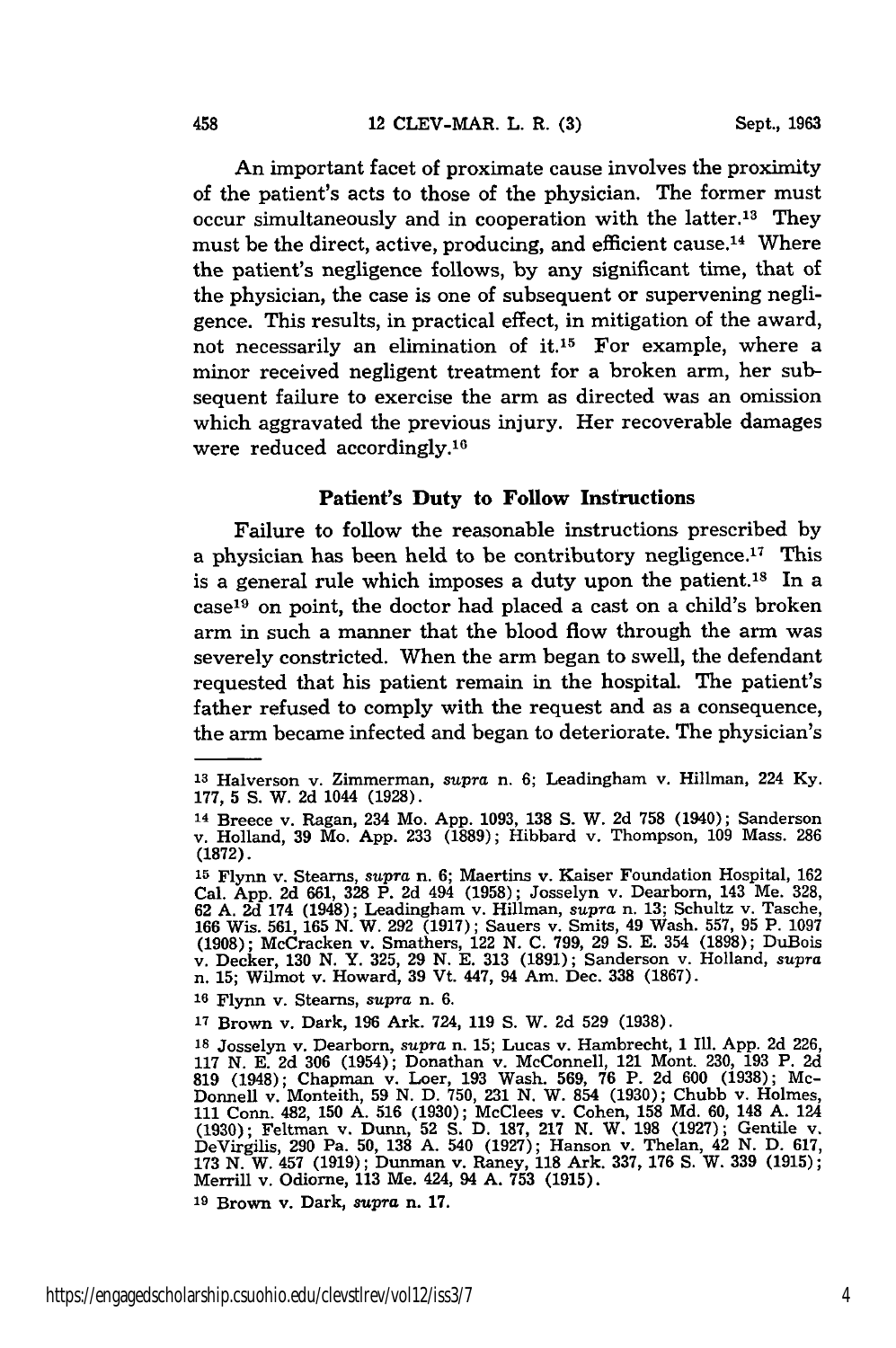liability for the injury was absolved by the father's failure to follow the reasonable instructions.

Cases involving reasonable, ordinary, and usual treatments adhere to the same duty principle.<sup>20</sup> A duty to submit to treatment is fixed even though the patient may be ignorant of the consequences of a refusal. $21$  Should a particular treatment be refused, the doctor may care for his patient in all other particulars without incurring liability for malpractice in the course pursued.<sup>22</sup>

Littlejohn v. Arbogast<sup>23</sup> concerned such a duty. The patient had a broken back and dislocated hip, but neither he nor those in charge of him would allow the doctor to apply the proper treatment. Contributory negligence formed the basis for disallowing the claim. The Court reasoned that, with the existence of a duty to submit to necessary treatment, if the patient was delirious and without faculties to understand the necessity for the treatment, then his immediate family was empowered to consent. However, where both patient and family refuse, the physician is not required to use force in overcoming the opposition; and he is, thereby, absolved of any liability for resulting injury.

In a subsequent decision,  $24$  the duty to submit was judged by what the patient knew relative to the information she received from her physician. The patient had undergone surgery for varicose veins. Subsequently, she was in constant pain apparently caused by a paravertebral block, for which she repeatedly refused treatment. During the trial, she testified that she had no recollection of declining treatment, but this was overcome by the hospital records listing the date of each refusal. The Court's decision denied contributory negligence by placing a continuing duty upon the physician. Where his patient is incompetent or incapable of understanding the necessity for treat-

**<sup>20</sup>**Josselyn v. Dearborn, *supra* n. **15;** *Carey v. Mercer,* **239** Mass. 599, **132** N. E. 353 (1921); Summers v. Tarpley, **208** S. W. **266** (Mo. App. 1919); Peterson v. Branton, 137 Minn. 74, 162 N. W. 895 (1917); Merrill v. Odiorne, supra n. 18; McGraw v. Kerr, 23 Colo. App. 163, 128 P. 870 (1912); Haering v. Spicer, 92 Ill. App. 449 (1900). See generally 70 C. J. S. op. cit. **21** Carey v. Mercer, ibid.

<sup>22</sup> Shannon v. Ramsey, **288** Mass. 543, **193 N.** E. **235** (1934); Routt v. Ready, **265** F. 455 **(C. A.,** D. **C.** 1920).

<sup>23 95</sup> Ill. App. 605 (1900).

<sup>24</sup> Steele v. Woods, **327 S,** W. **2d 187** (Mo. 1959).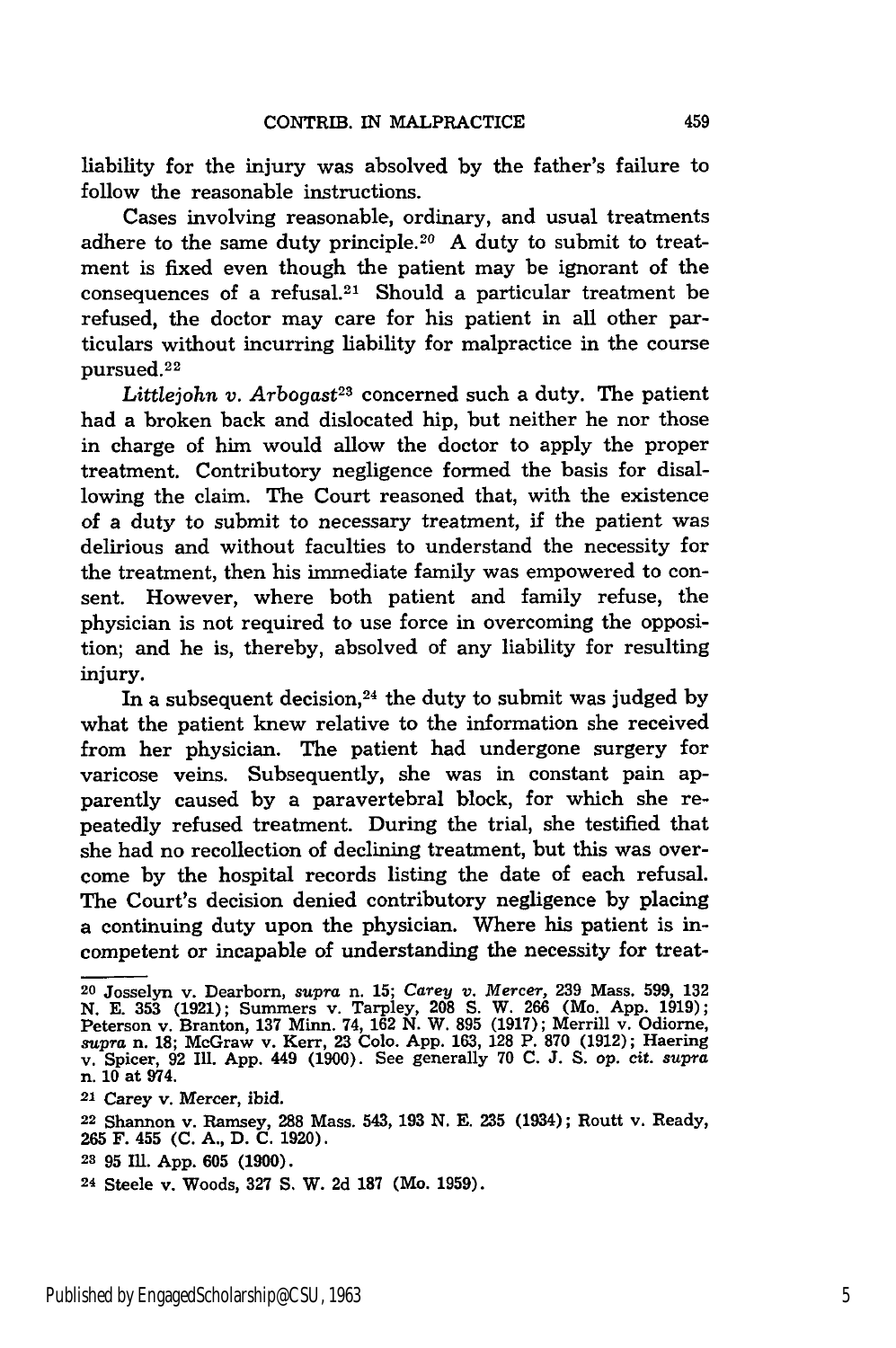ment he must advise the husband or member of the immediate family, one able to speak for the patient, of the urgent need. Any failure to do so destroys his defense.

### Reliance on **the** Physician

Negligence is not established, *prima facie,* when a patient, unaware of improper treatment, relies on and trusts the professional skill of his physician, thereby not calling in other physicians for advice.<sup>25</sup> In Los Alamos Medical Center v. Coe<sup>26</sup> the patient, having been discharged from the hospital, was assured by her physician that she could be given morphine whenever she felt a need for it. Soon after inquiries of the husband and wife were satisfied by the physician, she became a drug addict. No contributory negligence was found when the Court considered reliance upon the physician's advice, even though the patient, in order to obtain the drug, had often complained of pain when none was present.

Although under a duty to follow a recommended treatment, a patient has no duty to reiterate her entire medical history to every person on the hospital staff with whom she comes in contact.27 Mrs. Favalora was admitted to her physician's hospital to undergo observation for determining the cause of her fainting spells. She was prepared by the administration of opaque chemical compounds for a series of fluoroscopic and x-ray examinations of her chest, gall bladder, and gastro-intestinal tract. While standing before a fluoroscope, she became dizzy, collapsed, and suffered multiple injuries. Contributory negligence was ruled out when the Court stated that she was entitled to rely, not only on the skill of her own physician, but also upon the competence of specialists into whose care she was committed. They had access to her medical records and, therefore, should have known that she was subject to such spells.

A patient may not rely on the professional skill of a physician

**<sup>25</sup>** Kelly v. Carroll, 36 Wash. 2d 482, 291 P. 2d 79 (1950); Halverson v. Zimmerman, *supra* n. 6; *Schoonover v. Holden,* **87 N.** W. **737** (Iowa, **1901);** DeMay v. Roberts, 46 Mich. 160, 9 N. W. 146 **(1881).** See generally **<sup>70</sup>**

C. J. S. op. cit. supra n. 10 at 975.<br>There is no prima facie negligence where, following the infliction of an<br>injury caused by a negligent physician, he is discharged and another em-<br>ployed: McClees v. Cohen, *supra* n. 1 ployed: McClees v. Cohen, *supra* n. 18; George v. Shannon, 92 Kan. 801, 142 P. 967 (1914).

**<sup>26 58</sup> N.** Mex. **686, 275** P. **2d 175** (1954).

**<sup>27</sup>**Favalora v. Aetna Casualty & Surety Co., 144 **S. 2d** 544 (La. **App. 1962).**